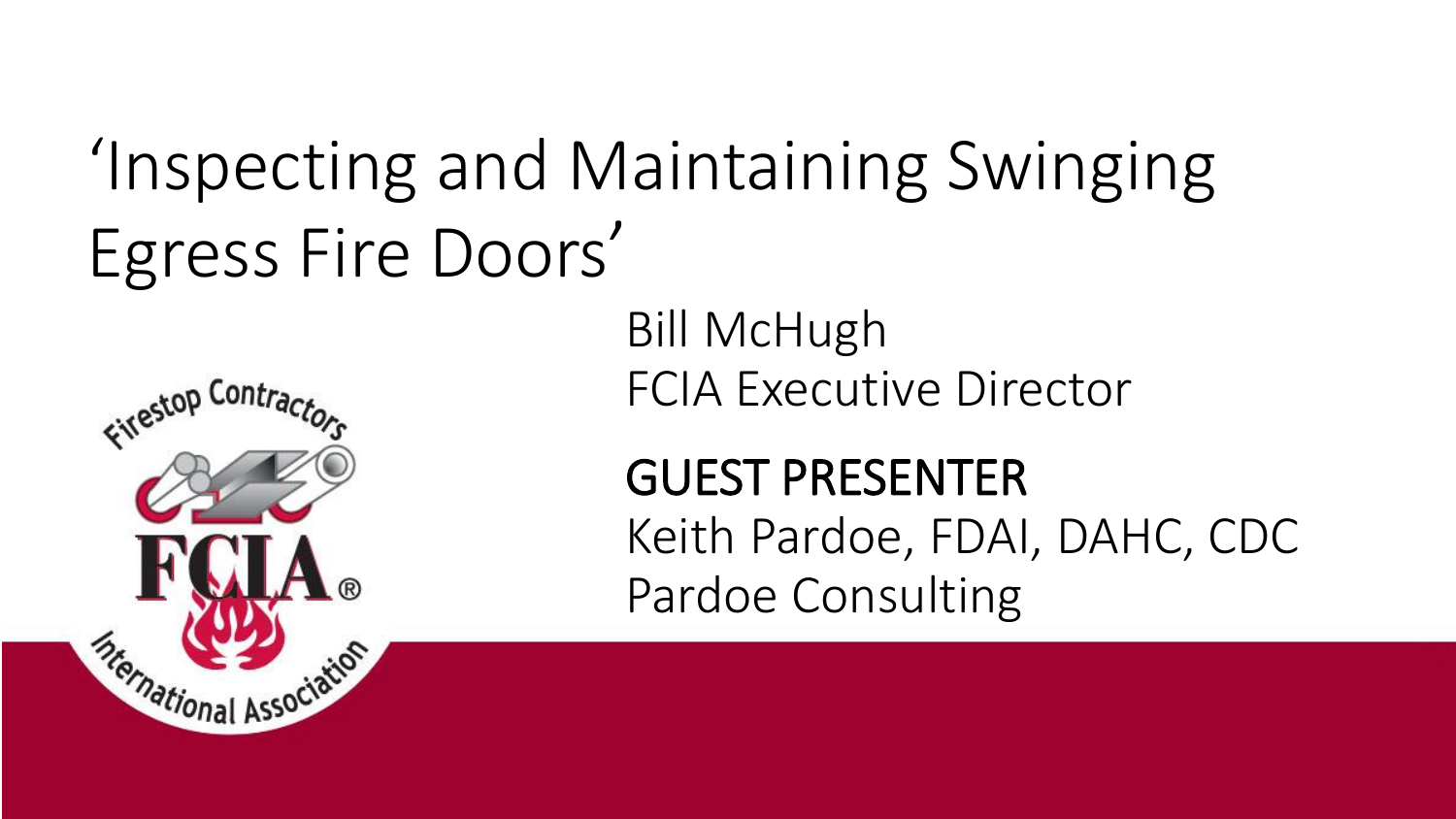#### FCIA: Who Are We?

FCIA is a worldwide professional trade association of Contractors, Manufacturers, Consultants, Distributors and Manufacturer Representatives dedicated to the installation and maintenance of Life-Safety Firestop Systems.

FCIA's goals have been - and continue to be - focused on building reliability of Firestop Systems through the **DIIM of Firestopping™** proper Design, Installation, Inspection, Maintenance and Management. **Focus on Effective Compartmentation DIIM…**

The organization also dedicates considerable focus to:

- Advocating for the trade internationally through:
	- Specifications, Building and Fire Codes, 3<sup>rd</sup> Party Accreditation Programs
- Education
	- Architects/Specifiers (Design), Code/Civil/Gov't Officials (Inspection), Facility Engineers (Maintenance)

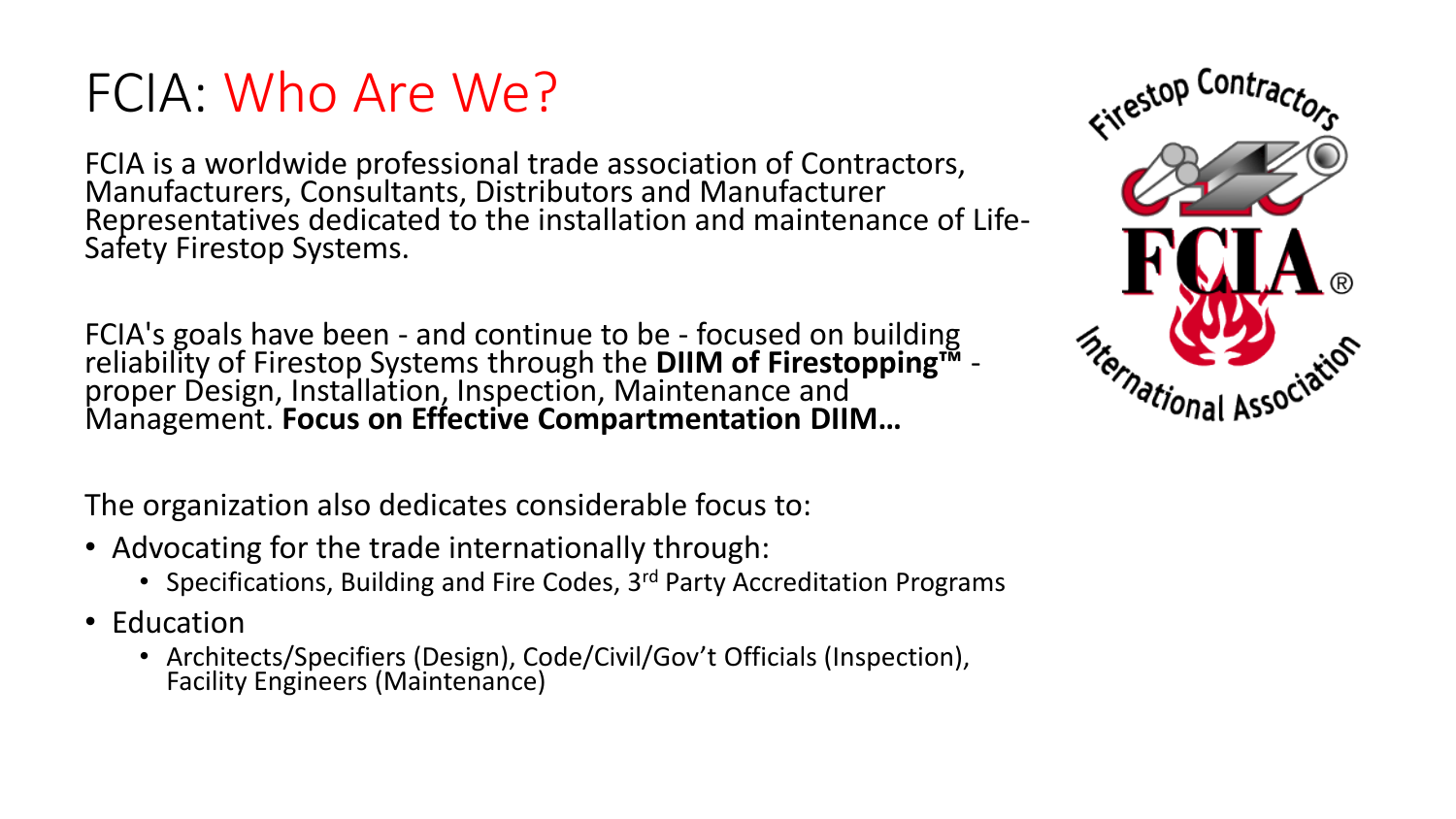## FCIA: How Do We Do This?

- 3<sup>rd</sup> Party Contractor Company Accreditation Programs – FM 4991 Approved, UL/ULC Qualified Contractor Programs
- 3<sup>rd</sup> Party Inspection Agency Accreditation Programs – IAS AC 291 Accreditation
- Firestop & Fire Resistance Industry Advocacy
- Chair, ASTM Inspection Standards
- FREE MOP/Spec for
	- Architects & Specifiers with Design firms
	- Governmental AHJs
	- Facility Management at Healthcare and Education facilities
- FCIA FREE Monthly Educational Webinar Series
- FREE Life Safety Digest subscriptions
- Tools for Specifiers, Contractors, Consultants, Manufacturers, Distributors, Manufacturers Reps

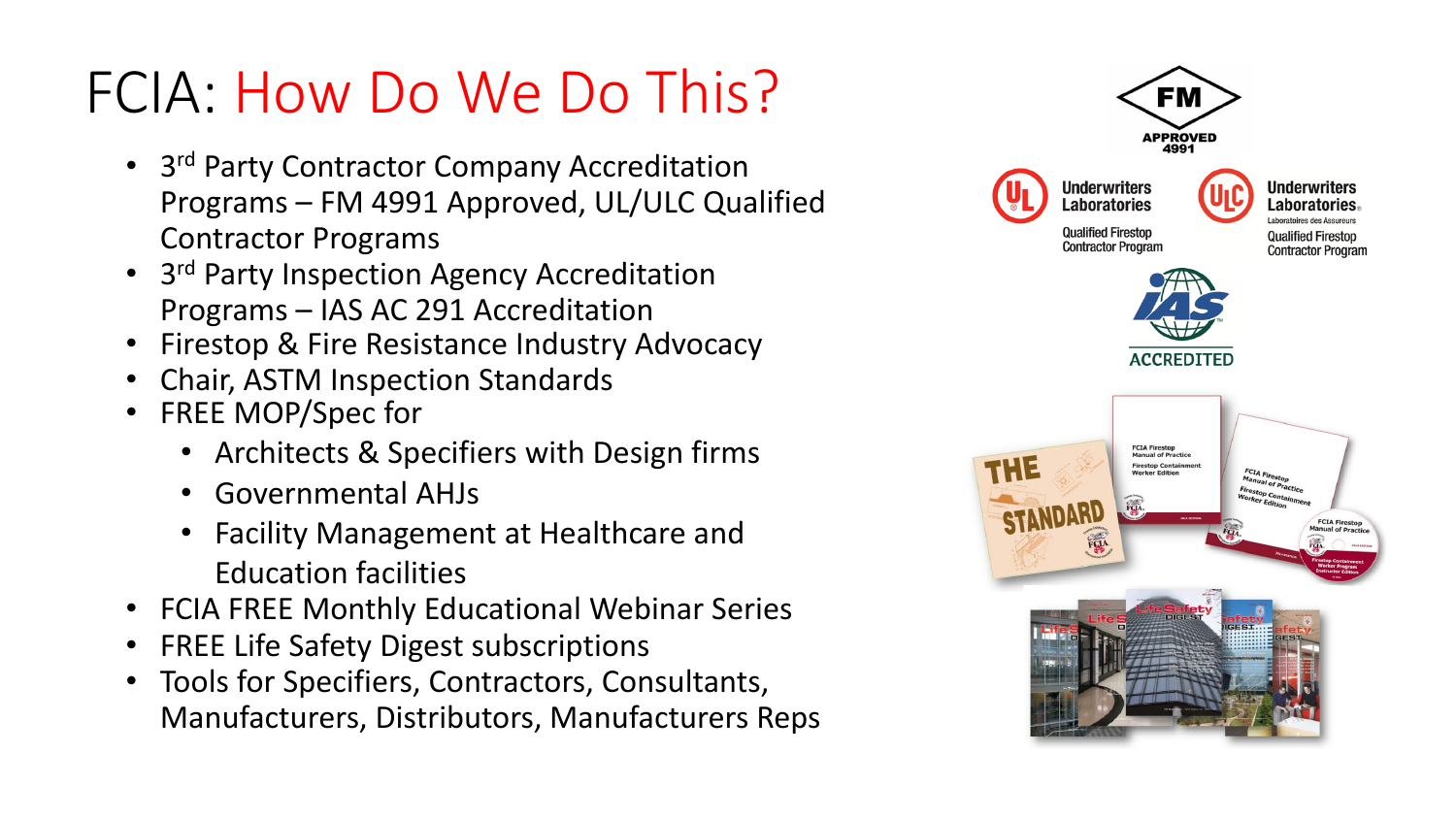#### FCIA: How Do I Become Part of the Action?

Membership in FCIA is open to Firestop Contractors, Manufacturers, Consultants, Distributors and Manufacturer Representatives, as well as Special Inspection Agencies and Friends of FCIA, worldwide. **Barrier Management Services Section, FCIA.org**

FCIA Members find value in aligning with the organization in a variety of ways.

- Online Company Exposure on the FCIA Member List #1 search result on Google
- Company exposure through FCIA participation in various industry events and tradeshows
- Promotion of the Specialty Firestop Contractors concept at Code & Specification Organizations
- FCIA Members ONLY pricing on: FCIA MOP, Conference attendance, *Life Safety Digest* advertising
- Networking opportunities with other like-minded individuals
- And More!

For more information on how to join, visit www.FCIA.org/membership.htm.

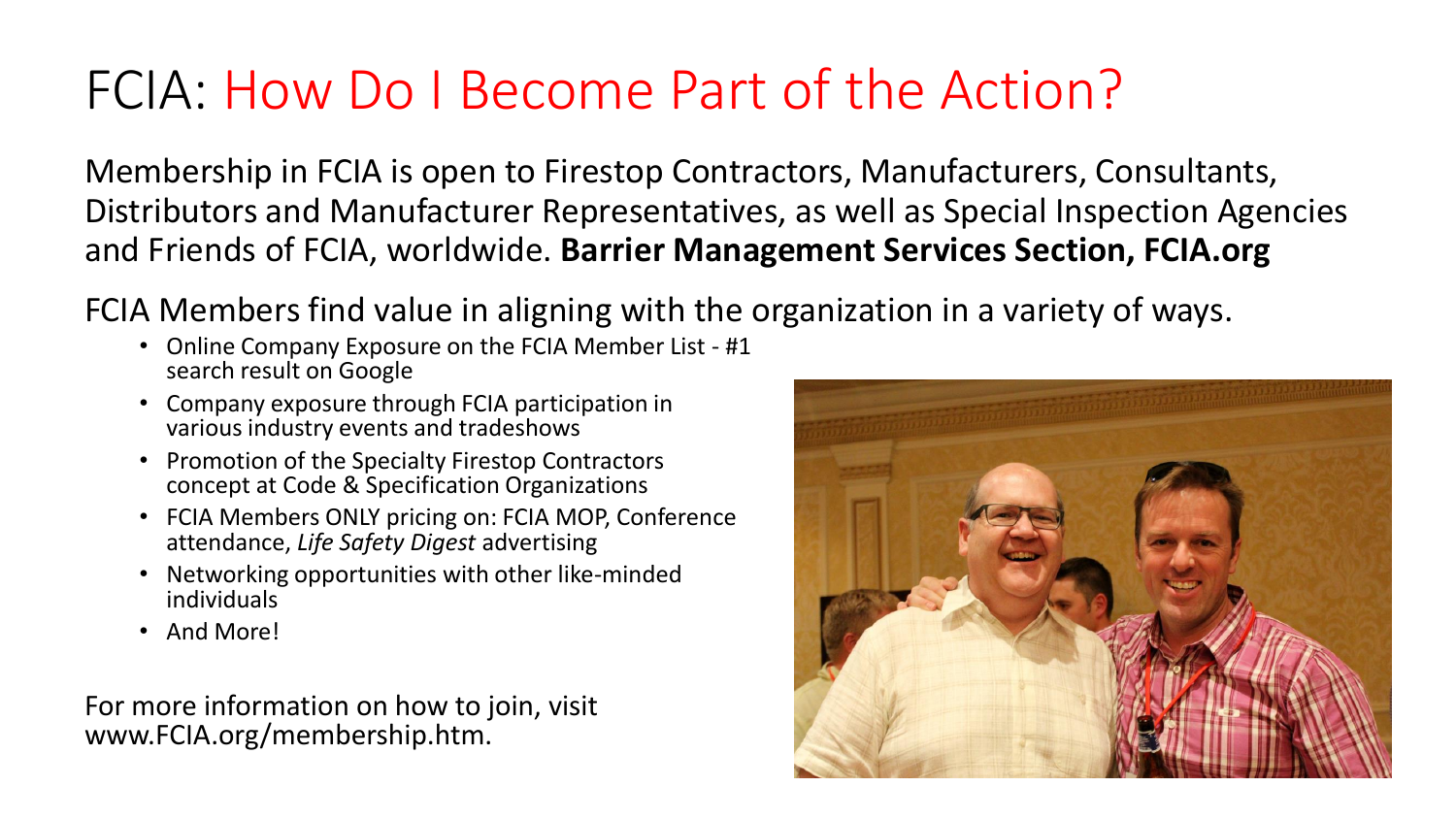## What is "TOTAL FIRE PROTECTION"?

- Effective Compartmentation
	- Fire Barriers, Fire Walls/Floors, Smoke Barriers
	- Firestopping, Fire Dampers, Swinging Fire Doors & Builders Hardware, Rolling Fire Doors, Fire-Rated Glazing
- Detection & Alarm Systems
- Sprinkler Suppression Systems
- Education & Egress–
	- Building Owners & Managers, Building Occupants and Firefighters







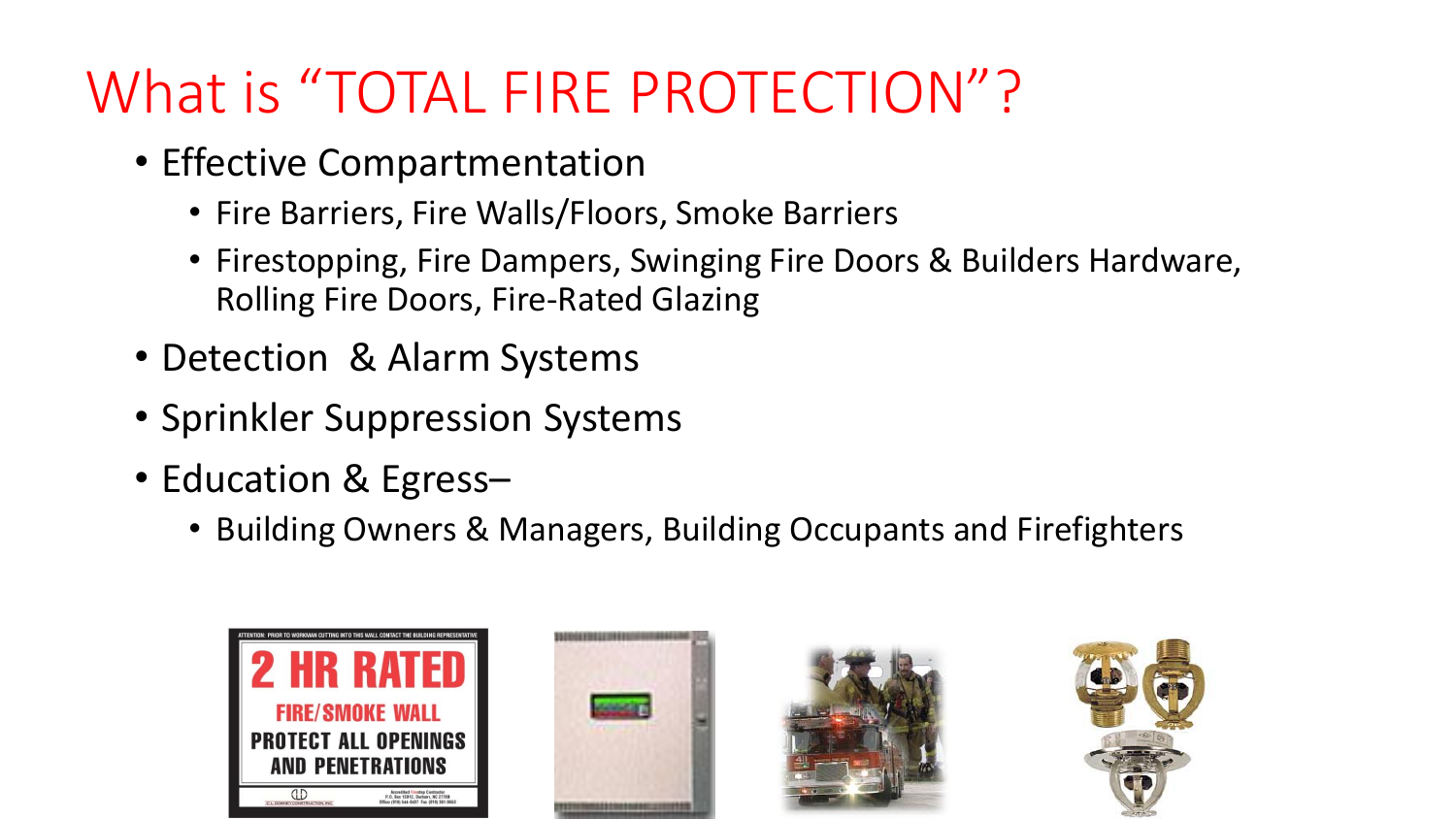### " $DIIM"$

- Barriers are for Safety DIIM
	- Properly *Designed* and Specified
		- *Tested and Listed Systems*  Directories,
	- Professional *Installation*  Companies
	- Properly *Inspected*  Commissioned
	- *Maintained -* Annually
		- NFPA 101
		- International Fire Code
		- International Property Maintenance Code
		- It's required by Code
		- Minimize Liability
		- Protect Occupants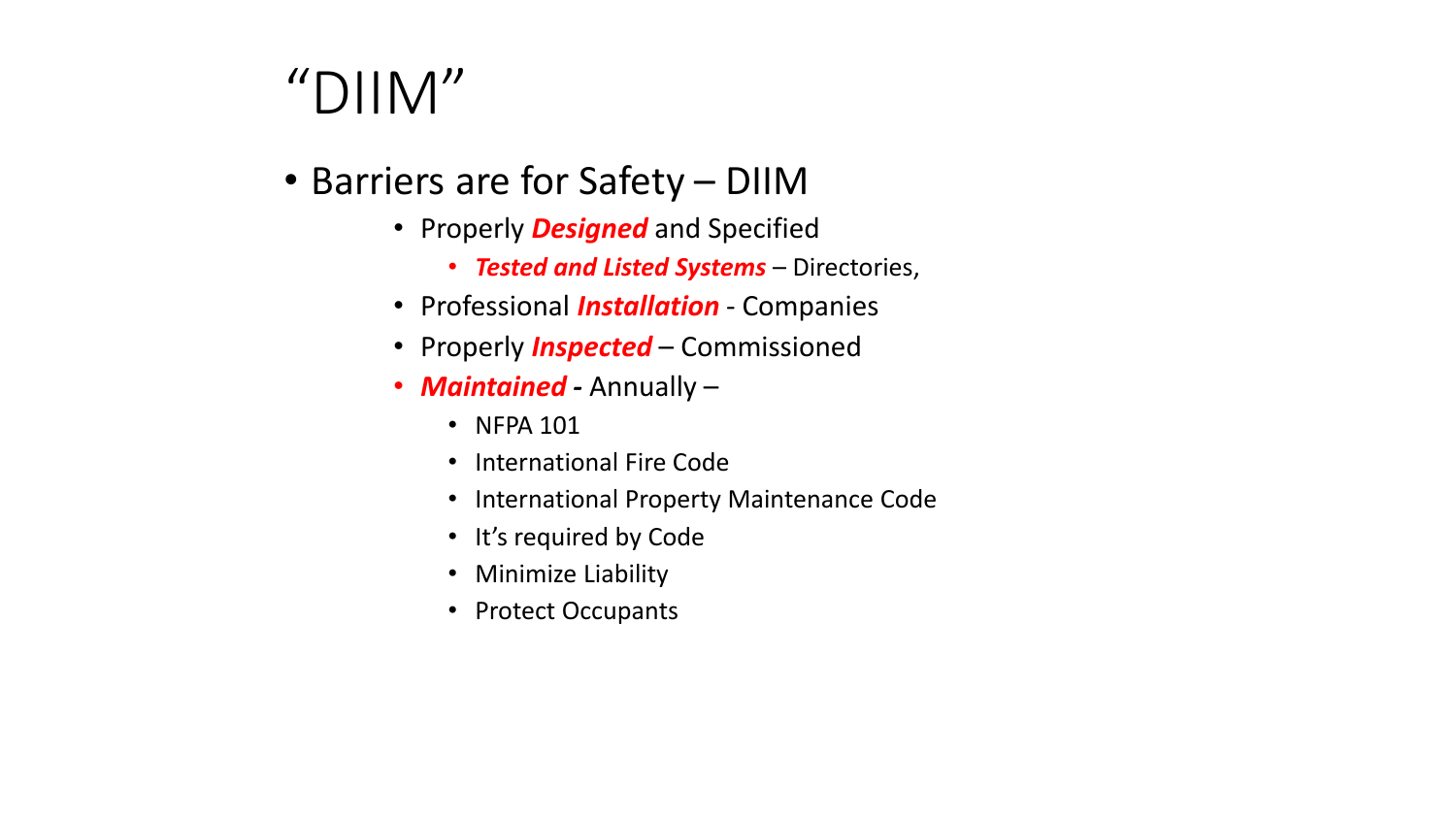# Don't Miss FCIA's 2018 FIC Conference

#### **FCIA's Firestop Industry Conference & Trade Show – FIC 2018**

November 6-9, 2018

Hyatt Regency Lost Pines Resort, Austin, TX



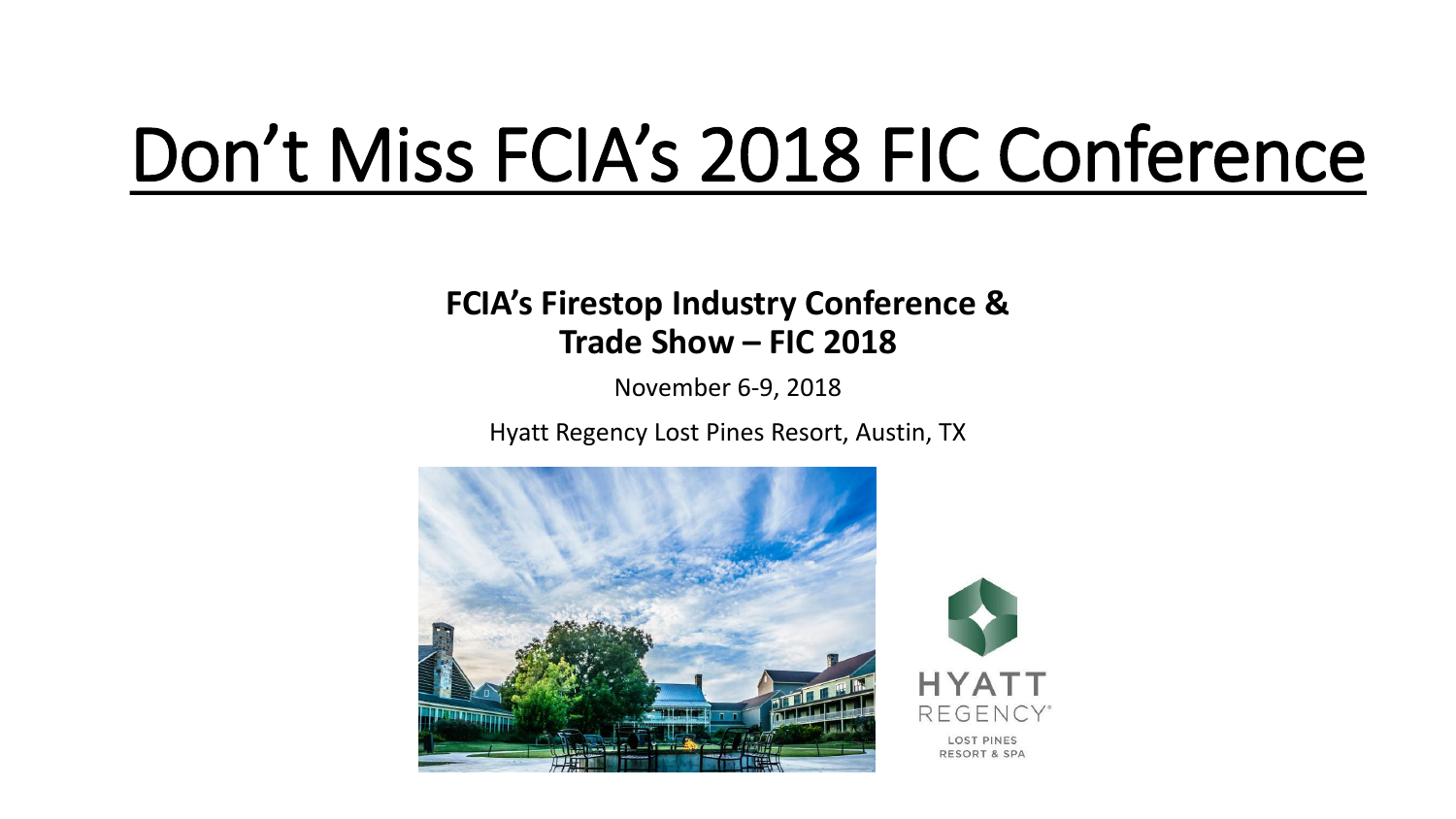Thank you for attending FCIA's webinar 'Inspecting and Maintaining Swinging Egress and Fire Door**s' with Keith Pardoe, FDAI, DAHC, CDC.**

Copies of this presentation will be available online at [www.fcia.org/articles/presentations.htm.](http://www.fcia.org/articles/presentations.htm)





Bill McHugh, Executive Director, FCIA [bill@FCIA.org](mailto:bill@FCIA.org)